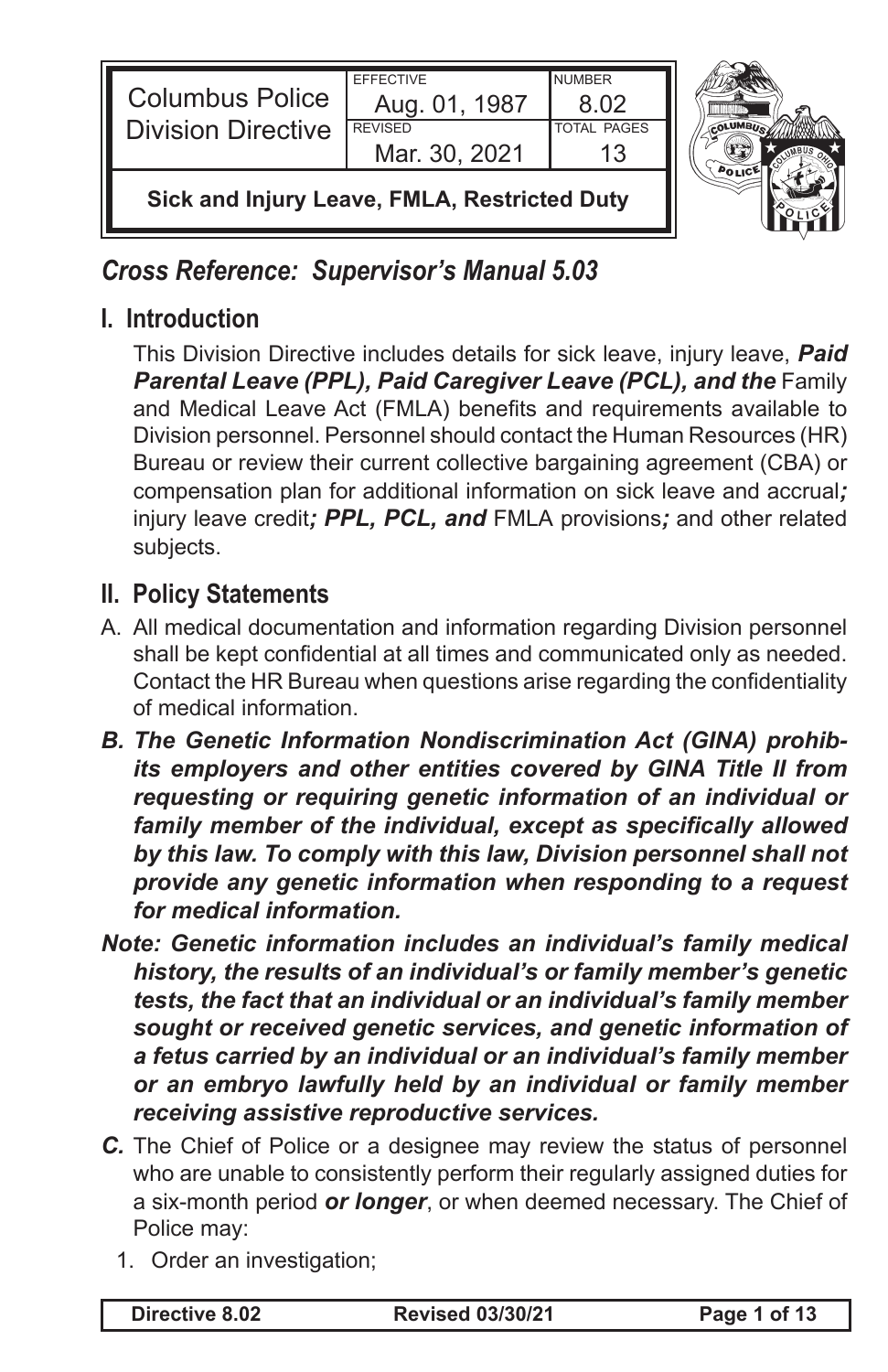- 2. Recommend additional leave, absence without leave, additional restricted duty, or administrative reassignment;
- 3. Require a fitness*-*for*-*duty examination; or
- 4. Recommend termination.
- *D.* Division personnel marked off sick or injured, to include FMLA, are expected to be at home or receiving medical care/treatment during their regular duty hours and may be required to show just cause for not being at home during their regular duty hours. Personnel not in compliance are subject to discipline.

#### *Note: Leave abuse may be considered critical misconduct.*

- *E.* To determine fitness for duty, Division personnel shall be required to produce medical documentation from their healthcare provider(s) and/or undergo examination by an appropriate medical professional designated by the City.
- *F.* A pregnancy-related medical condition shall be treated as non-work-related.

#### *G. Division personnel shall ensure that HR Bureau personnel receive his or her restricted duty request. HR Bureau personnel shall ensure approval or denial of the restricted duty status.*

- *H.* Restricted Duty for Sworn Personnel
	- 1. Sworn personnel incapable of performing their regular*ly* assigned duties or the essential functions of a police officer due to an injury/illness, but *are still* capable of performing alternate duties in a limited capacity, shall request a restricted duty assignment.
	- 2. Restricted duty assignments are specifically created temporary job assignments for sworn personnel injured or otherwise unable to complete the essential functions of the job for a limited period of time. *Restricted duty assignments are not vacant permanent positions within the Division's organizational structure.* Restricted duty assignments are not available to personnel on a permanent basis under any circumstance.
		- a. Restricted duty assignments are not automatically granted to sworn personnel. Assignments are based on the needs of the Division and at the discretion of the Chief of Police *or a designee*.

#### *Note: Restricted duty assignments may be changed or revoked at anytime to maintain efficient operation of the Division.*

- b. The Chief of Police *or a deputy chief* is responsible for authorizing restricted duty assignments within the Division of Police.
- 3. Sworn personnel shall have their healthcare provider complete and sign the Ability to Perform Essential Functions, form A-31.128*, and shall ensure the form* and any other medical document*s are* hand-delivered, faxed, or emailed directly to the *Employee Benefits Unit (*EBU*)* at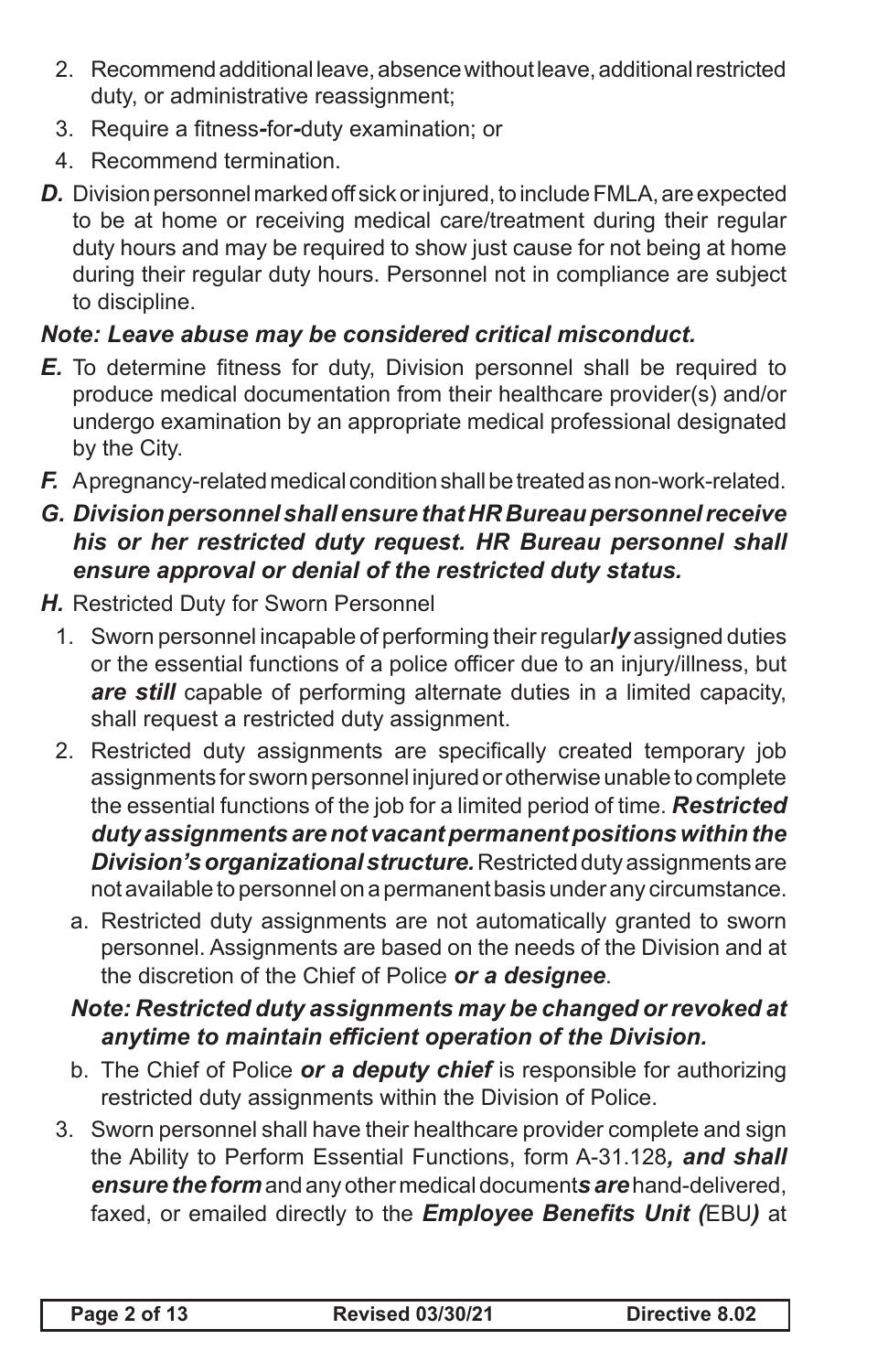(614) 645-0112 or EBU@columbuspolice.org in order to expedite the process and maintain the confidentiality of the information.

- a. If the Ability to Perform Essential Functions form does not contain an estimated return*-*to*-regular*-duty work date or other necessary information, personnel may be required to *obtain this information.*
- *4. HR Manager shall r*equest and obtain restricted duty assignment requests from General Staff on a quarterly basis for positions that would assist in the completion of projects within their respective bureau and maintain a list of all restricted duty assignments that includes:
	- (1) Unit and reporting location
	- (2) Immediate supervisor
	- (3) Hours
	- (4) Days off
	- (5) Assignment duties
- *5.* The Chief of Police or a *deputy chief* shall:
	- a. Manage the assignments of all sworn personnel who are approved to work in a restricted duty assignment *for six months or less in duration*.
	- *(1) Restricted duty assignments outside of the Headquarters Operations Section and greater than six months, require a letter to be submitted through the chain of command to the Chief of Police for approval.*
	- b. *Ensure* restricted duty personnel *are placed* into restricted duty assignments that best match the needs of the Division taking into consideration the employee's regular *assignment,* shift, days off, skills, covert status, and medical restrictions *as advised by HR personnel.*
		- *(1) Restricted duty officers shall be assigned to the Headquarters Operations Section unless prior approval has been granted by their deputy chief.*
		- *(2) Restricted duty sergeants shall contact the Headquarters Operations Unit Supervisor at the beginning of each shift to determine staffing needs/availability.*
	- c. Notify personnel requesting a restricted duty assignment, their chain of command, and the *Headquarters Operations* Section*, if applicable,* when the request is approved and provide their *restricted duty*  assignment.
- *6. If approved by their deputy chief*, bureau commanders/managers shall *fill* temporary restricted duty assignments *with restricted duty personnel from their own subdivision.*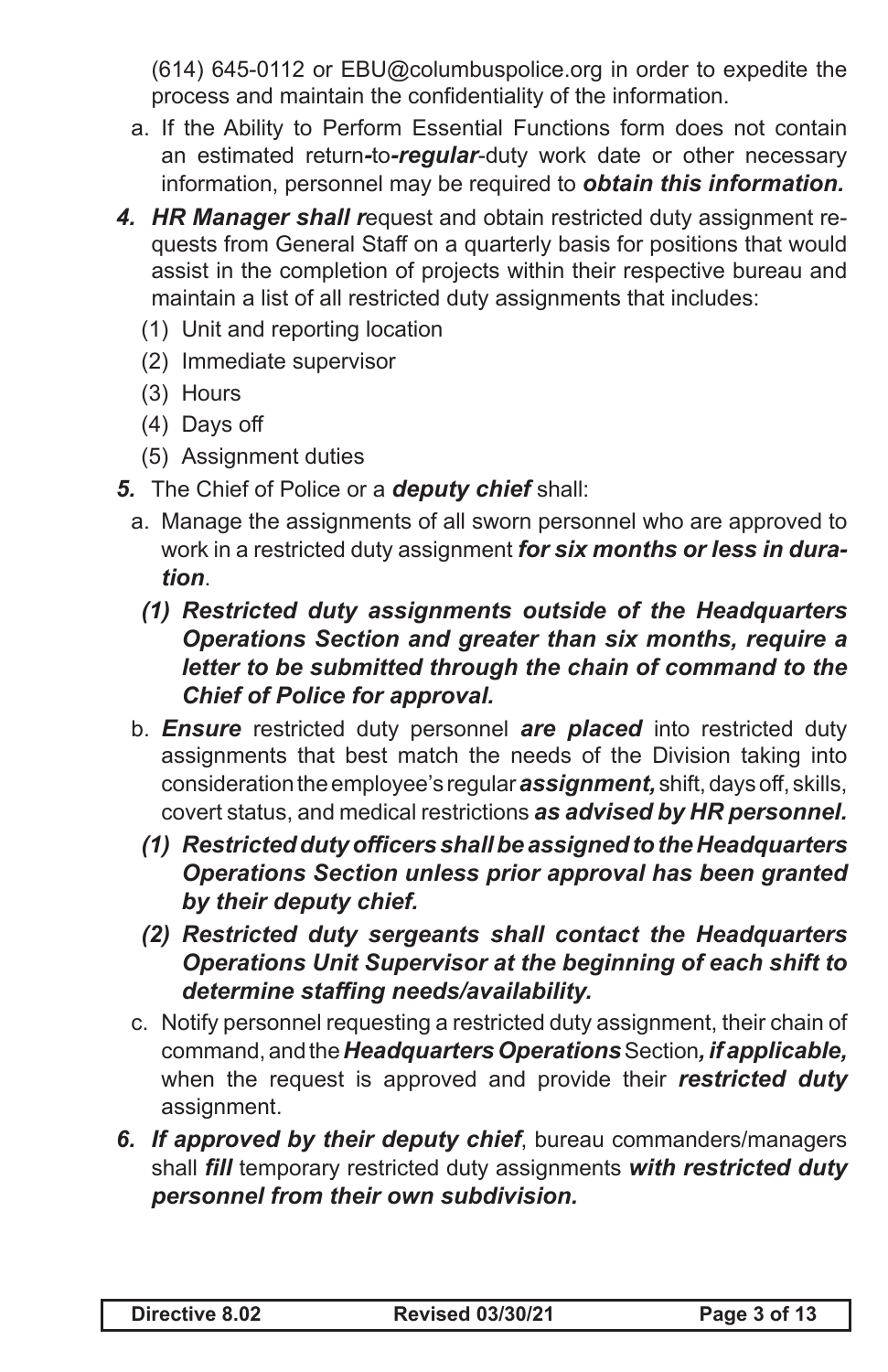- *7.* Sworn personnel who are unable to perform the essential functions of a police officer and have been approved to work in a restricted duty status shall:
	- a. Provide any medical documentation as required to the HR Bureau.
	- b. Not wear any police uniform, either on or off duty.
	- c. Carry their badge and display their ID in accordance with Division policy.
	- d. Carry their authorized firearm in accordance with Division policy unless otherwise restricted by a competent authority, such as their healthcare provider or a sworn supervisor.
	- e. Not wear their badge in the open when restricted from carrying a firearm.
	- f. Only take police action in exigent circumstances.
	- g. Not perform off-duty employment unless prior approval is given by their deputy chief.
	- h. Not engage in special duty work.
	- i. Provide their own transportation to their restricted duty assignment reporting location.
	- j. Not engage in any activities that will delay their ability to return to *regular duty* in a timely manner.
	- k. Check in and out with the on-duty supervisor when reporting for each restricted duty shift.
- *I.* Transitional Return to Work *Program (TRTWP)*

Civilian personnel who are incapable of performing the essential functions of their position due to a temporary medical restriction shall request to participate in the City's Transitional Return to Work Program *through the HR Bureau. Refer to City Policy* PO13-1 of the City-wide Policies and Procedures Manual, which is available on the City's intranet.

- *J.* Any temporary accommodation or work assignment for Division personnel with an injury/illness shall be non-precedent setting.
- *K.* The FMLA provides 12 weeks of protected unpaid leave in a 12-month period to eligible personnel for eligible prescribed circumstances*. Refer to the applicable CBA*.
	- 1. Division personnel shall direct questions and requests for FMLA-protected leave to the EBU supervisor.
	- 2. The City of Columbus calculates FMLA leave using a rolling 12-month period measured backward from the date of any FMLA leave usage.
	- 3. FMLA time taken due to bonding with a child must be taken in a single, continuous period of time.
- *L. PPL shall provide up to six continuous weeks of leave to eligible personnel to bond with a child following birth or permanent placement of an adoptive child.*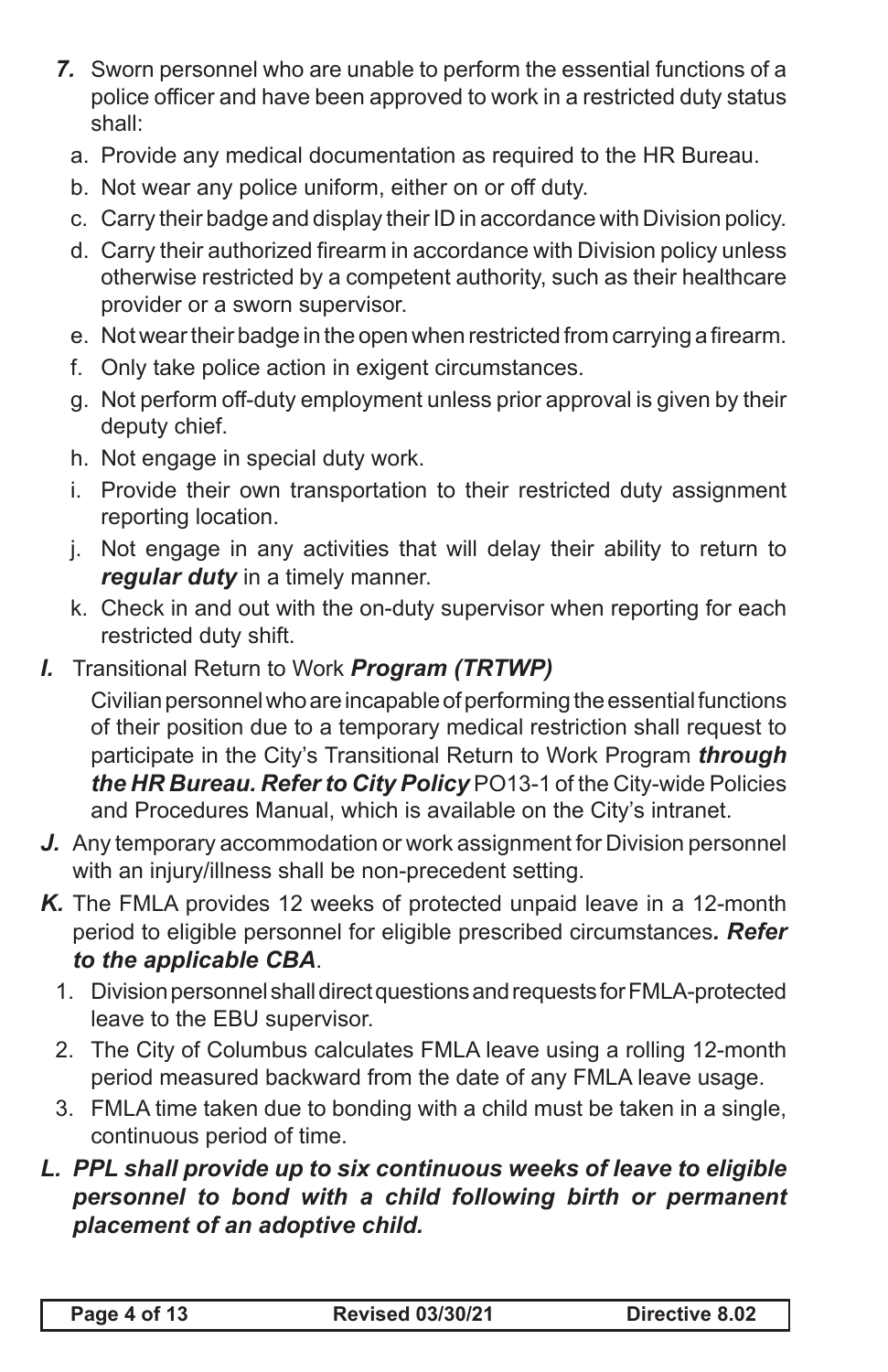- *M. PCL shall provide up to four continuous weeks of leave to eligible personnel to care for a family member with a serious health condition.*
- *Note: The City uses the FMLA's definition for "family member" and "serious health condition" for use of PCL.*
- *N. Division personnel's use of PPL and/or PCL shall run concurrently with FMLA.*
- *O.* Leave without pay (LWOP) shall be granted or denied on a case-by-case basis in accordance with the current applicable CBA or compensation plan. While on approved LWOP:
	- 1. Insurance coverage will be discontinued at the beginning of the fourth calendar month; however,
	- 2. For personnel having exhausted approved injury leave granted according to their current CBA or compensation plan, insurance coverage will continue until they can return to paid status or are separated from the Division.
- *P.* Personnel off work for more than one week shall contact the EBU each pay period*.*
- *Q. Division personnel shall c*ooperate with the City-approved managed healthcare organization caseworker regarding any on-duty injury *or exposure*.

### **III. Procedures**

- A. Requesting Sick Leave Due to Personal Illness or Illness/Death in the Family
	- 1. Division Personnel
		- a. Reporting mark-offs during scheduled duty hours
			- (1) Notify your on-duty supervisor.
			- (2) Notify the Information Desk and advise the reason for the mark-off.
		- b. Reporting mark-offs during off-duty hours
			- (1) Notify the Information Desk prior to the start of your tour of duty.
			- (2) Advise the reason for the mark-off.
			- (3) Contact the EBU via phone or email during business hours on the first work day of the mark-off, to provide the necessary details if the reason is for Sick-Personal Illness.
		- c. Using extended sick leave
			- *(1) Contact the EBU no later than the third day of the mark-off if the mark-off will last greater than three days.*
			- *(2)* Contact the EBU each pay period to update your status.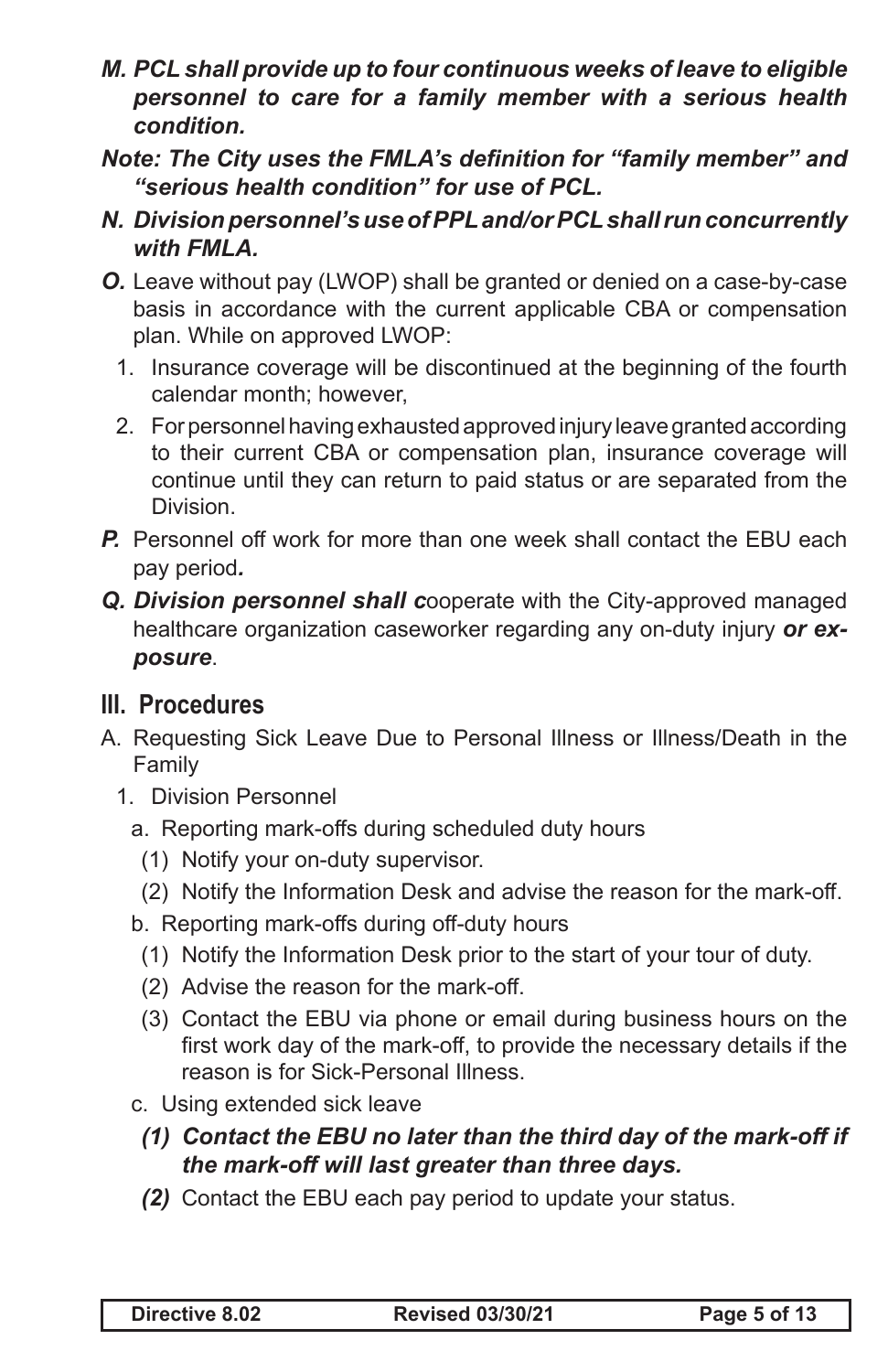- d. Returning to duty
	- (1) Notify the Information Desk and mark back up prior to returning to duty.
		- *(a) Indicate if the mark-up is for regular duty or restricted duty.*
			- *i) For restricted duty mark-ups, follow the procedures in Section III,F.*
	- (2) Forward medical documentation to the EBU from your healthcare provider upon returning to duty following an extended sick leave in accordance with the applicable CBA or compensation plan, to include:
		- (a) *The n*ature of the illness for yourself or family member*,*
		- (b) That you are capable of returning to *regular or restricted* duty*, and*
		- (c) That you were required to care for a family member if the mark-off was for illness in the family.
- B. Requesting Sick Leave for Behavioral Health or Stress-Related Illness or Injury
	- 1. Division Personnel
		- a. Notify the following personnel if unable to perform your regular duties due to a behavioral health or stress-related illness or injury:
			- (1) The Information Desk
			- (2) Your on-duty supervisor, if you are on duty
	- 2. EBU Personnel or Supervisor and Information Desk Personnel
		- a. Review sick/injury leave requests submitted in the electronic timekeeping system or *any* medical documentation.
		- b. Notify the appropriate bureau commander/manager immediately when there is a safety concern.
	- 3. Bureau Commander/Manager
		- a. Follow up immediately when notified that personnel have marked off sick or injured and there is a safety concern.
		- b. Decide whether to relieve an officer*,* in conjunction with the deputy chief if necessary, and ensure that a Relieved from Assignment Notification, form A-31.106*,* is completed.
		- c. Ensure that the Return to Duty Notification, form A-31.106A, is completed when:
			- (1) Notified by the EBU that the employee has been certified for *regular*  duty by an appropriate healthcare provider, and
			- (2) Approved for duty by the Chief of Police or *a* designee.
- C. Requesting and Taking Leave Under the FMLA
	- 1. Division Personnel
		- a. Obtain FMLA paperwork from the EBU Supervisor to request FMLA leave.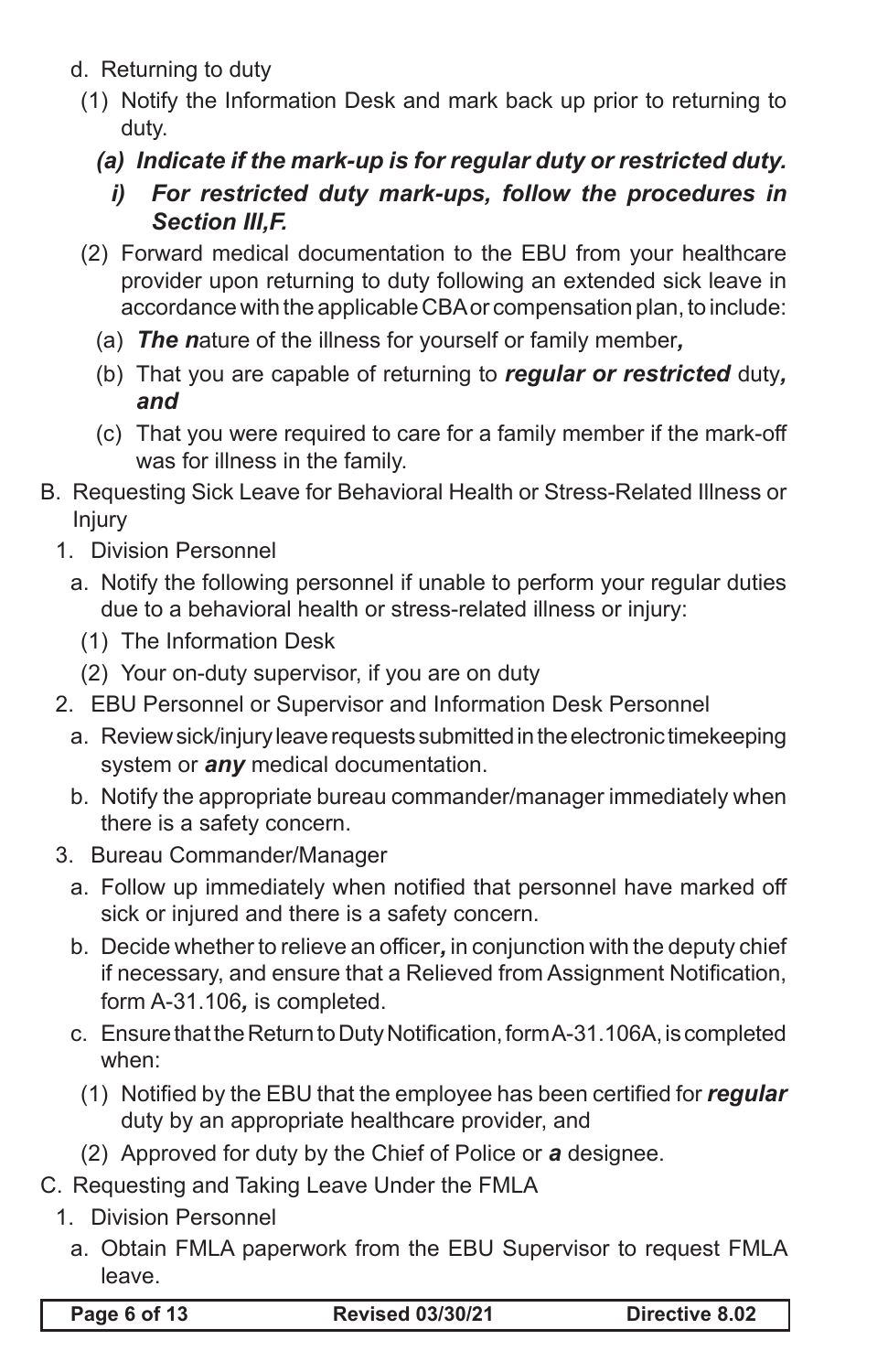- b. Complete and forward the FMLA paperwork to the EBU Supervisor.
- c. Submit the FMLA paperwork at least 30 days before the period of requested FMLA leave begins or*,* in exigent circumstances, as soon as practical*. Follow the procedures for requesting leave as outlined in the directive and any applicable CBA*.
- Note: Personnel who delay in submitting FMLA paperwork leave may cause a delay in the designation of FMLA protection.
- *d.* Consult the current applicable CBA or compensation plan or the EBU Supervisor for specific requirements concerning substitution of paid leave.
- *e.* Notify the Information Desk and mark off "FMLA." Specify *the beginning and ending dates of the mark-off, if known, and* whether the mark*-*off is:
	- (1) FMLA-Family*, or*
- (2) FMLA-Self.
- 2. EBU Personnel
	- a. Review the FMLA request and make a determination.
	- b. Notify the employee of the determination.
- D. On-Duty Injury or Infectious Disease/Hazardous Materials Exposure
	- 1. Division Personnel
		- a. If injured while on duty:
			- (1) Seek immediate medical treatment if necessary.
			- (2) Notify your on-duty supervisor as soon as possible. Failure to report an injury within the time limit specified in the current applicable CBA or compensation plan may result in the denial of injury leave.
			- (3) Complete the appropriate sections of the Injury Packet, which is available on the Division's intranet, and sign and date the form.
			- (4) Notify the Information Desk if you are unable to continue working.
			- (5) Request injury leave in accordance with the applicable CBA or compensation plan if needed.
			- (6) Submit Bureau of Workers' Compensation (BWC) medical documentation to the EBU.
				- (a) Sick leave, vacation leave, or other leave will be used until injury leave is certified by the City's Risk Management.
				- (b) Refer to your applicable CBA or compensation plan for additional information.

#### *Note: Any injury leave granted for reasons permissible under FMLA leave will be charged as FMLA leave.*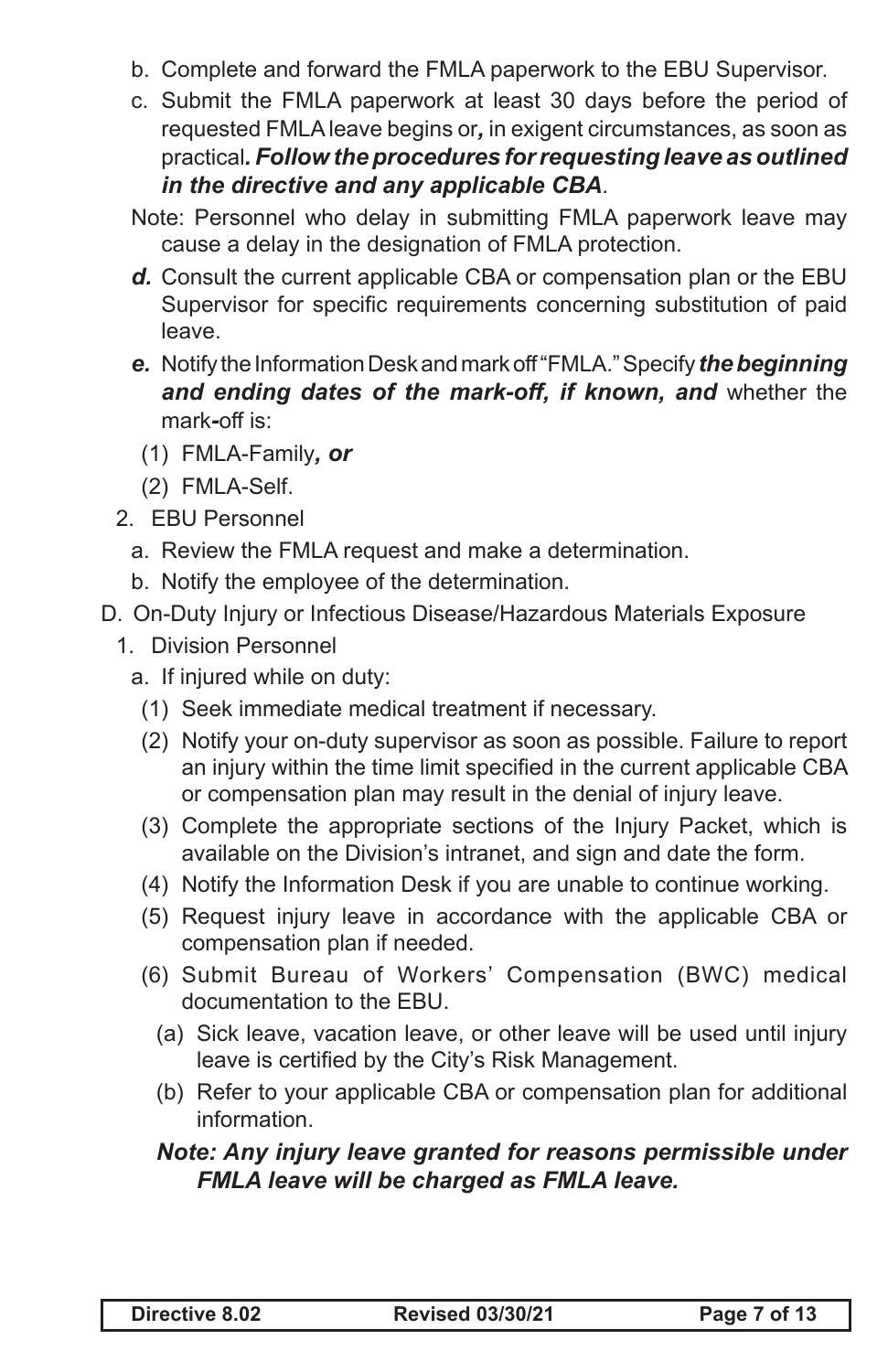- (c) If injury leave is not certified, the decision may be appealed to the City's Industrial Relations Board within ten calendar days of receiving notification of the decision.
- Note: Injury leave can only be submitted for approval if proper medical documentation from your healthcare provider is submitted*, regardless of the number of hours and/or days being requested*.
- (7) Contact the EBU each pay period while on injury leave to update your status .
- *(8) Personnel applying for Temporary Total Disability (TTD) benefits with the BWC upon exhaustion of their injury leave must sign the BWC's Request for Temporary Total Compensation form if they wish to be paid from their available leave balances until a determination of the TTD benefits is made.*
	- *(a) Personnel may elect to supplement their TTD benefits with their available vacation, compensatory time, and/or holiday leave balances.*
- b. If exposed to an infectious disease or hazardous material while on duty:
	- (1) Follow the procedures listed in *Section III*,D,1,a.
	- (2) Complete an Exposure Packet, which is available on the Division's intranet.
	- (3) Refer to applicable Division publications, such as the "Infectious Disease Precautions" *T*raining *S*upplement, for additional information.
- 2. On-Duty Supervisor
	- a. Ensure that the Information Desk is notified if an on-duty employee cannot continue working as a result of an injury or infectious disease/ hazardous materials exposure.
	- b. Refer to the "Injury and Exposure Packets" section of the Supervisor's Manual.
- E. *Reporting* Recurrence for an On-Duty Injury or Exposure
	- 1. Division Personnel
		- a. Notify the Information Desk *and* mark off "Injury*.*" *P*rovide the *date of the* original injury*, the injured body part, and* one of the following reasons:
			- (1) Recurrence *(a new event occurred which gave rise to the old injury being aggravated)*
			- (2) On-going treatment
			- (3) Healthcare provider appointment
			- (4) Therapy appointment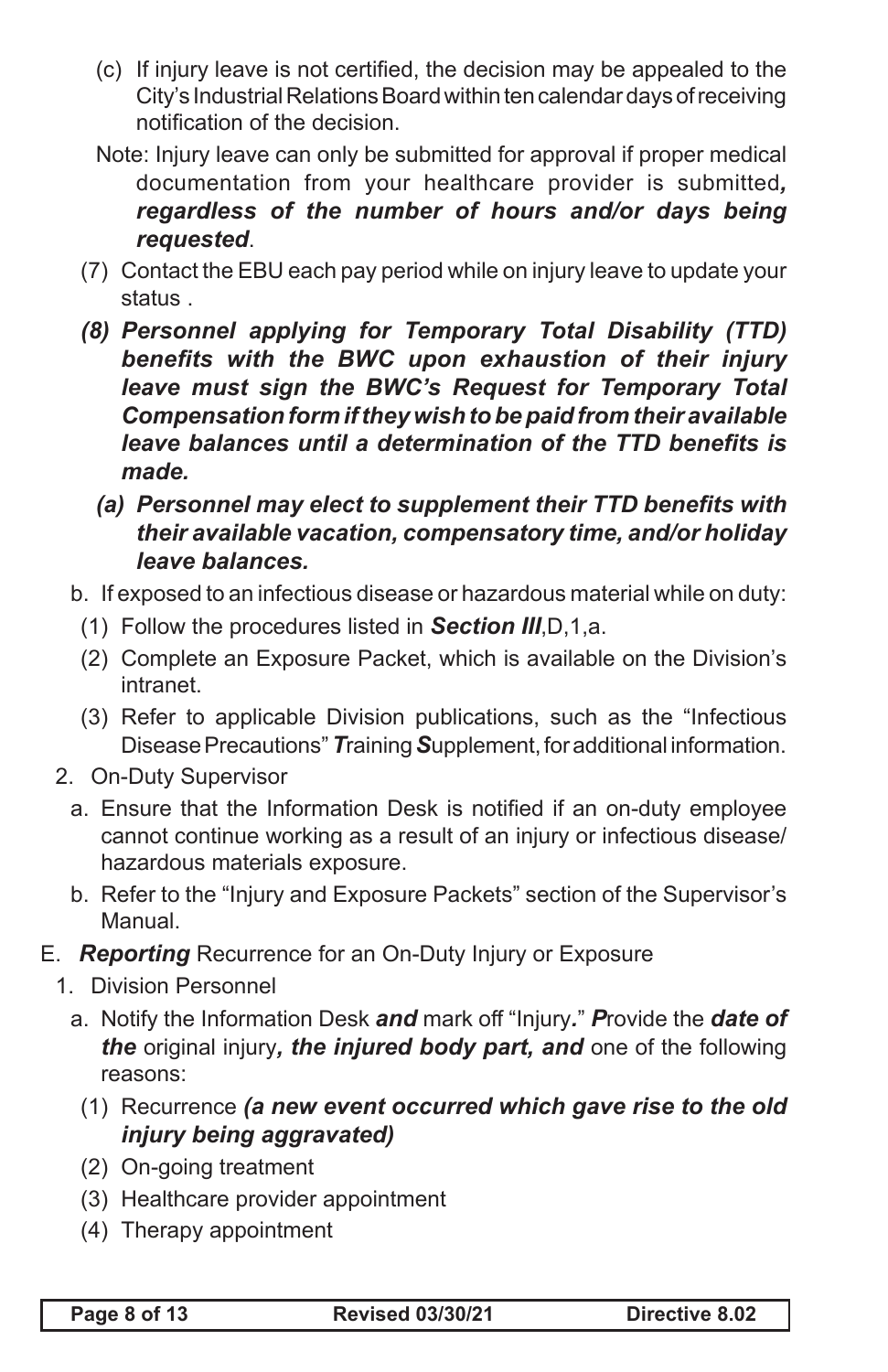- *b. If on duty, notify your on-duty immediate supervisor as soon as practical.*
- *c.* Complete the appropriate sections of the Recurrence Packet, which is available on the Division's intranet, and submit it to the EBU with medical documentation for each *recurrence, on-going treatment, healthcare provider appointment, or mark-off within 48 hours.*
- *d. Cause the proper medical documentation to be submitted if requesting injury leave.*
	- *(1) Sick leave, vacation leave, or other leave will be used until injury leave is certified by the designated authority.*
	- *(2) If injury leave is certified, used leave will be restored.*
	- *(3) If injury leave is not certified, the decision may be appealed to the City's Industrial Relations Board within 10 calendar days of the date notification was received that the injury leave was not certified.*
- *e.* Complete a therapy calendar for ongoing physical therapy and submit it to the EBU with a recurrence form at the end of therapy or every 60 days.
- *f.* Personnel may be permitted injury leave time for healthcare provider and therapy appointments that includes a maximum of 30 additional minutes of travel time to and from the appointments.
- F. Requesting Restricted Duty Status
	- 1. Sworn Personnel
		- a. Email the Division's HR Manager at least ten days prior to the anticipated start date of your restricted duty status, except *in* exigent circumstances, and include the following information:
			- (1) Start date being requested
			- (2) Expected return*-*to*-regular-*duty date
			- (3) If the restricted duty request is due to a work-related injury/exposure
		- b. Ensure your healthcare provider completes all sections of the Ability to Perform Essential Functions form.
		- Note: Contact the EBU or *Headquarters Operations* Section to fax or email the form to the healthcare provider's office*,* and provide the provider's fax number and/or email address at the time of the request.
		- c. Submit the Ability to Perform Essential Functions form directly to the EBU. The form must be submitted within three business days of marking up *to* restricted duty*.*
		- d. Contact the Information Desk and mark to "Restricted Duty."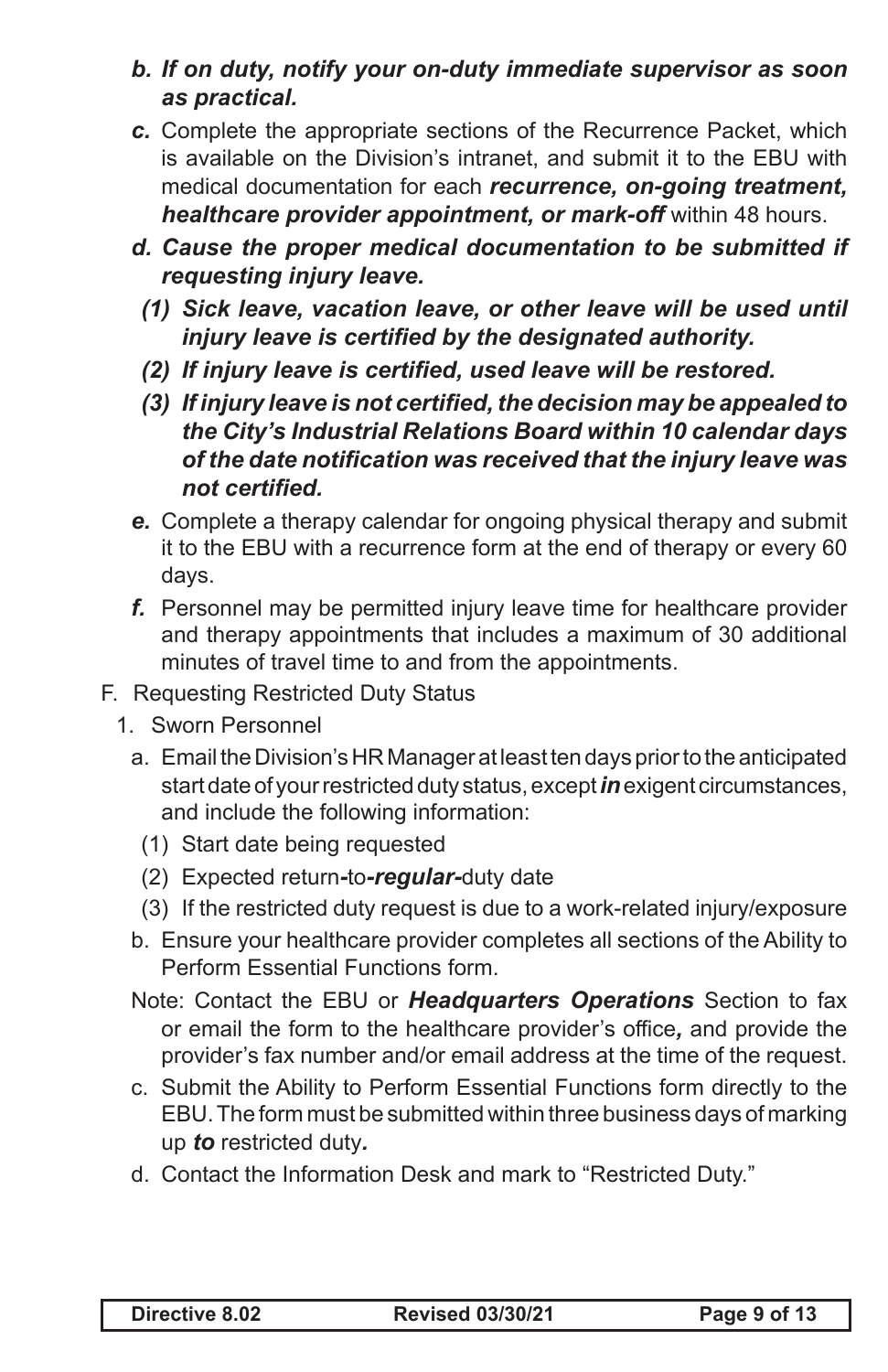- e. Report to the *Headquarters Operations* Section *or* your restricted duty assignment, *as approved by your deputy chief*. *Provide documentation that the above procedures have been completed.*
- f. Forward an email to the EBU at least once per pay period and report your restricted duty status. Include in the email your current medical condition, upcoming appointments, and any updated restrictions or documentation.
- g. Forward an updated Ability to Perform Essential Functions form anytime your restrictions or estimated return*-*to*-regular-*duty date changes.
- 2. *Headquarters Operations* Section Supervisor
	- a. Direct sworn personnel to remain in the *Headquarters Operations*  Section office until:
		- (1) Verification has been received that the Ability to Perform Essential Functions form has been completed and forwarded to the EBU and that the EBU has been emailed a restricted duty request. During the EBU's non-business hours, this can be accomplished by the employee forwarding a copy of the emailed request to the on-duty *Headquarters Operations* Section supervisor.
		- (2) The Chief of Police or a designee approves their restricted duty assignment and reporting location.
		- Note: If a restricted duty request was pre-approved, direct sworn personnel to the temporary assignment approved by the Chief of Police or a *deputy chief*.
	- b. Monitor the electronic record to verify the status and return dates of restricted duty personnel.
- *3. Chief of Police or Deputy Chief*
	- *a. Direct sworn personnel to report to the Headquarters Operations Section or a pre-approved restricted duty assignment.*
	- *b. Ensure verification has been received that the Ability to Perform Essential Functions form has been completed and forwarded to the EBU and that the EBU has been emailed a restricted duty request. During the EBU's non-business hours, this can be accomplished by the employee forwarding a copy of the emailed request to his or her immediate supervisor.*
- *G.* Returning to *Regular* Duty Following Restricted Duty or TRTWP Status
	- 1. Sworn Personnel
		- a. Obtain a completed Ability to Perform Essential Functions form from your healthcare provider, which must include the date you are released to return to *regular* duty. Provide the form to an on-duty supervisor or to the EBU.
		- b. Contact the Information Desk to mark up to *regular* duty prior to returning to *regular* duty.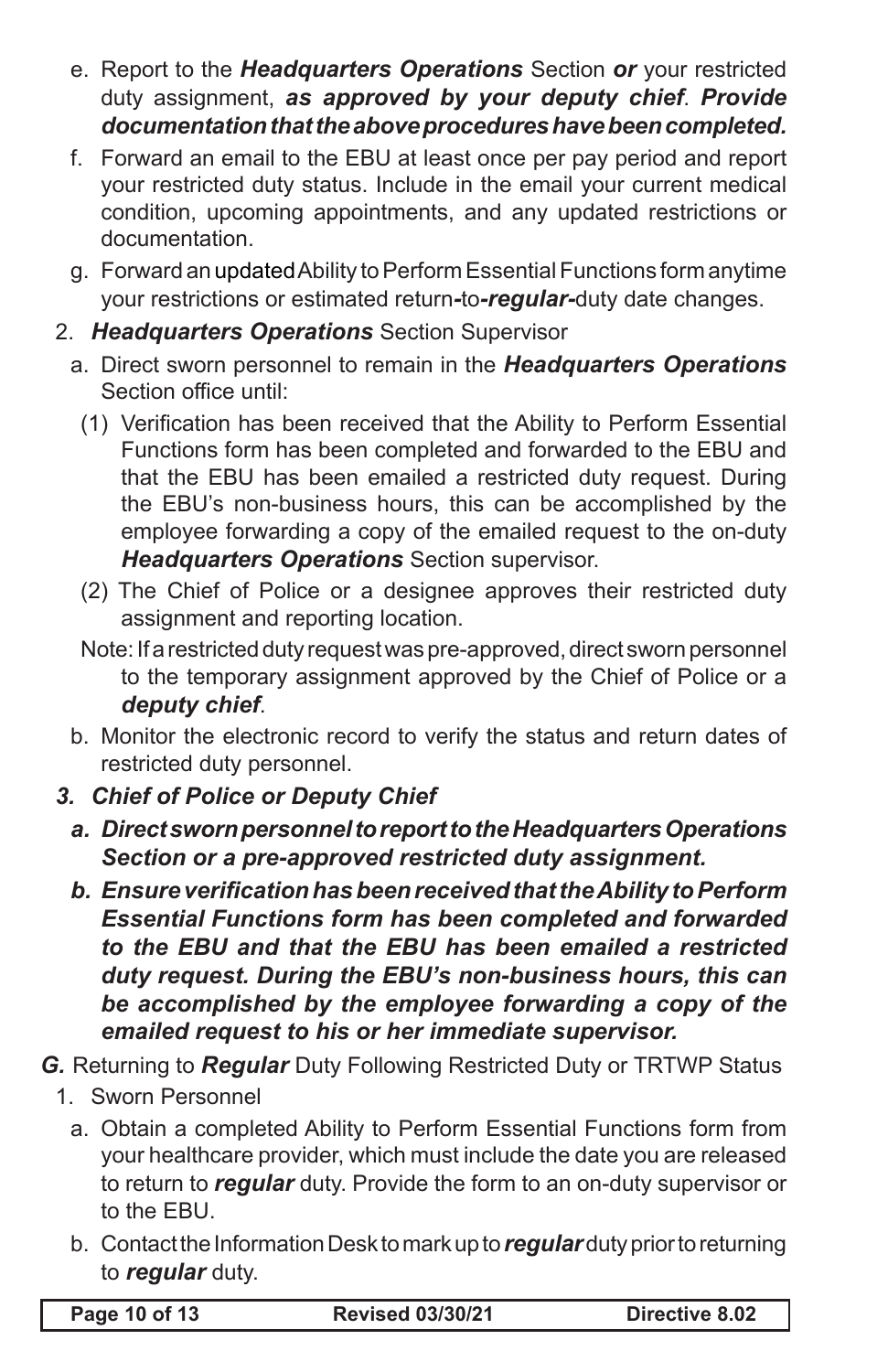- 2. Civilian Personnel
	- a. Obtain a completed Healthcare Provider's Report of Work Ability form from your healthcare provider, which must include the date you are released to return to *regular* duty. Provide the form to your on-duty supervisor or the EBU.
	- b. Contact the Information Desk and mark up prior to returning to *regular* duty.
- 3. On-duty Supervisor
	- a. Review the Ability to Perform Essential Functions form for sworn personnel, if provided, and verify that all boxes are marked "yes" before allowing the employee to perform any type of law enforcement function.
	- *b.* Email a scanned copy of the form to the HR Manager and send the original to the HR Manager via inter-office mail.
	- *c.* Contact the EBU to verify the employee's return to work status if the appropriate *documentation* is not provided.
	- *d.* Cause the employee to return to his or her restricted duty assignment if the *documentation* presented *does not indicate a regular duty release and effective date.*
- 4. EBU Personnel
	- a. Ensure the chain of command is notified.
	- b. Update the appropriate restricted duty electronic record as necessary.
- **H.** Requesting Donated Leave
	- 1. Division Personnel

Refer to the applicable CBA or compensation plan for *conditions applicable for the respective time donation program*.

#### *2. Sworn Personnel*

- *a.* Forward a letter or email requesting donated leave directly to the HR Manager.
- *b.* Forward medical documentation to the EBU from the healthcare provider that indicates the following:
	- *(1)* Nature of the illness for the employee or family member
	- *(2)* Estimated return*-*to*-regular-*duty date

#### *Note: Leave donations will not be solicited if any injury leave decision and/or appeal is pending or if an application for TTD benefits has been filed with the BWC.*

- *I. Requesting PPL and PCL*
	- *1. Division Personnel*
		- *a. Email the EBU to request PPL or PCL.*
		- *b. Provide required paperwork/documentation to the EBU.*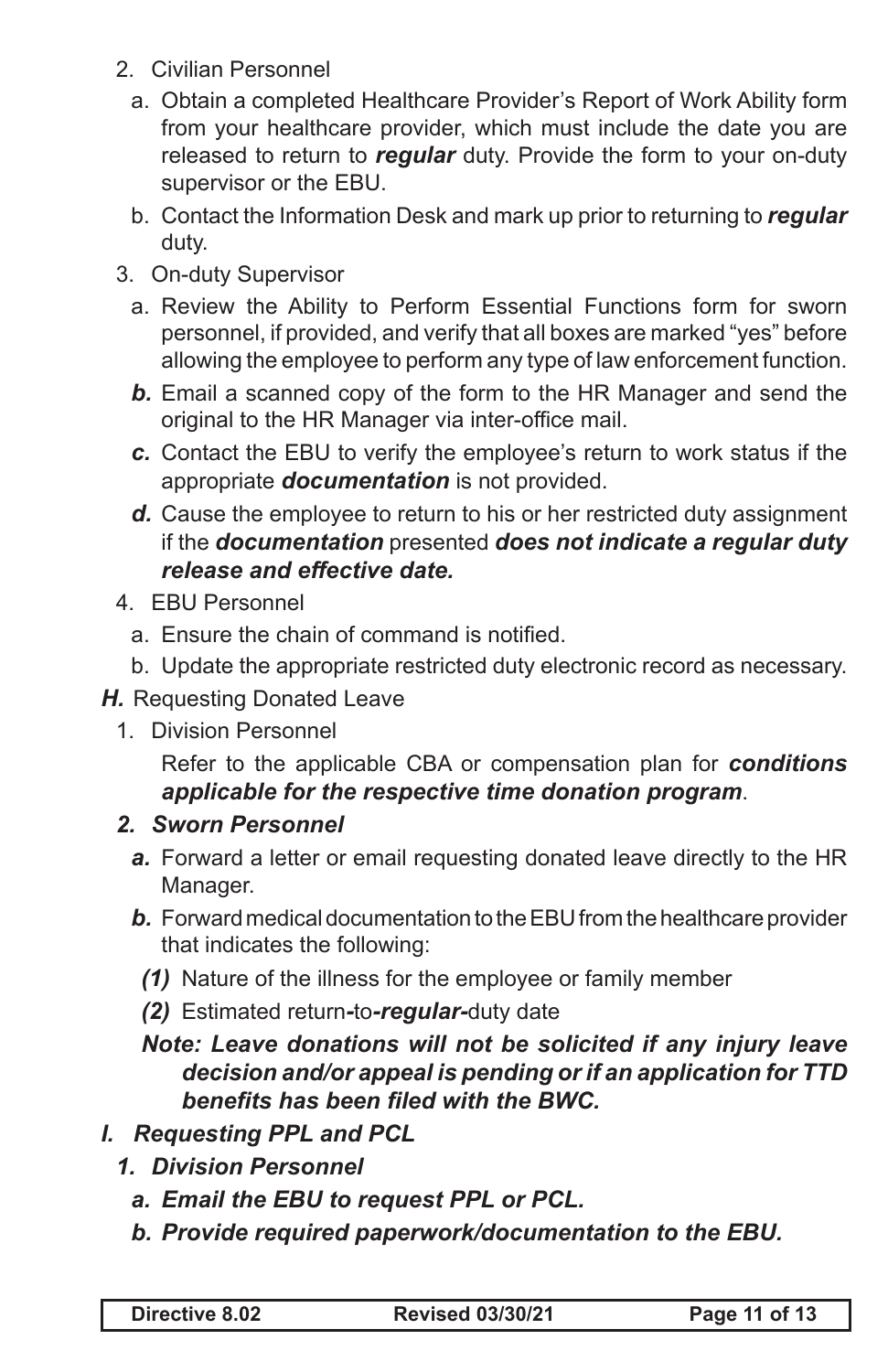- *c. Provide additional medical documentation and/or information requested by the EBU Supervisor for specific requirements concerning substitution of paid leave.*
- *d. Consult the applicable CBA, compensation plan, or the EBU Supervisor for specific requirements concerning substitution of paid leave.*
- *e. If approved:*
	- *(1) Notify the Information Desk and:*
		- *(a) Mark off "PPL" or "PCL."*
		- *(b) Include the beginning and ending dates of the mark-off, if known.*
	- *(2) Notify the EBU within two business days of marking off to ensure your time is recorded correctly.*
- *f. If disapproved, consult with the EBU Supervisor on alternative options available.*
- *g. For PPL mark-offs, provide to EBU documentation of live birth as soon as possible in order to establish the effective date of the PPL.*
- *2. EBU Personnel*
	- *a. Review the request and determine eligibility.*
	- *b. Notify the employee of the determination.*
	- *c. Request additional documentation or other information if necessary.*
	- *d. Ensure leave usage is accurately reflected in the electronic time keeping system.*
- *J.* General Responsibilities/Record Keeping
	- 1. Information Desk Personnel

Follow the instructions detailed in the *Headquarters Operations*  Section's *SOP* manual.

- 2. EBU Personnel
	- a. Maintain records of personnel sick leave, injury leave, FMLA leave, **PPL, PCL, and short-term disability leave.**
	- b. Notify the appropriate bureau commander/manager when an employee has marked off four times within a calendar year, except for a death in the family, FMLA leave, *PPL, PCL, or* an on-duty injury.
	- *c. Notify the appropriate bureau commander/manager when an employee has marked off six times within a calendar year,*  except for a death in the family, FMLA leave, PPL, PCL, or an *on-duty injury. Include any mark-offs for mandated and voluntary overtime shifts in accordance with the Benefits Section SOP.*